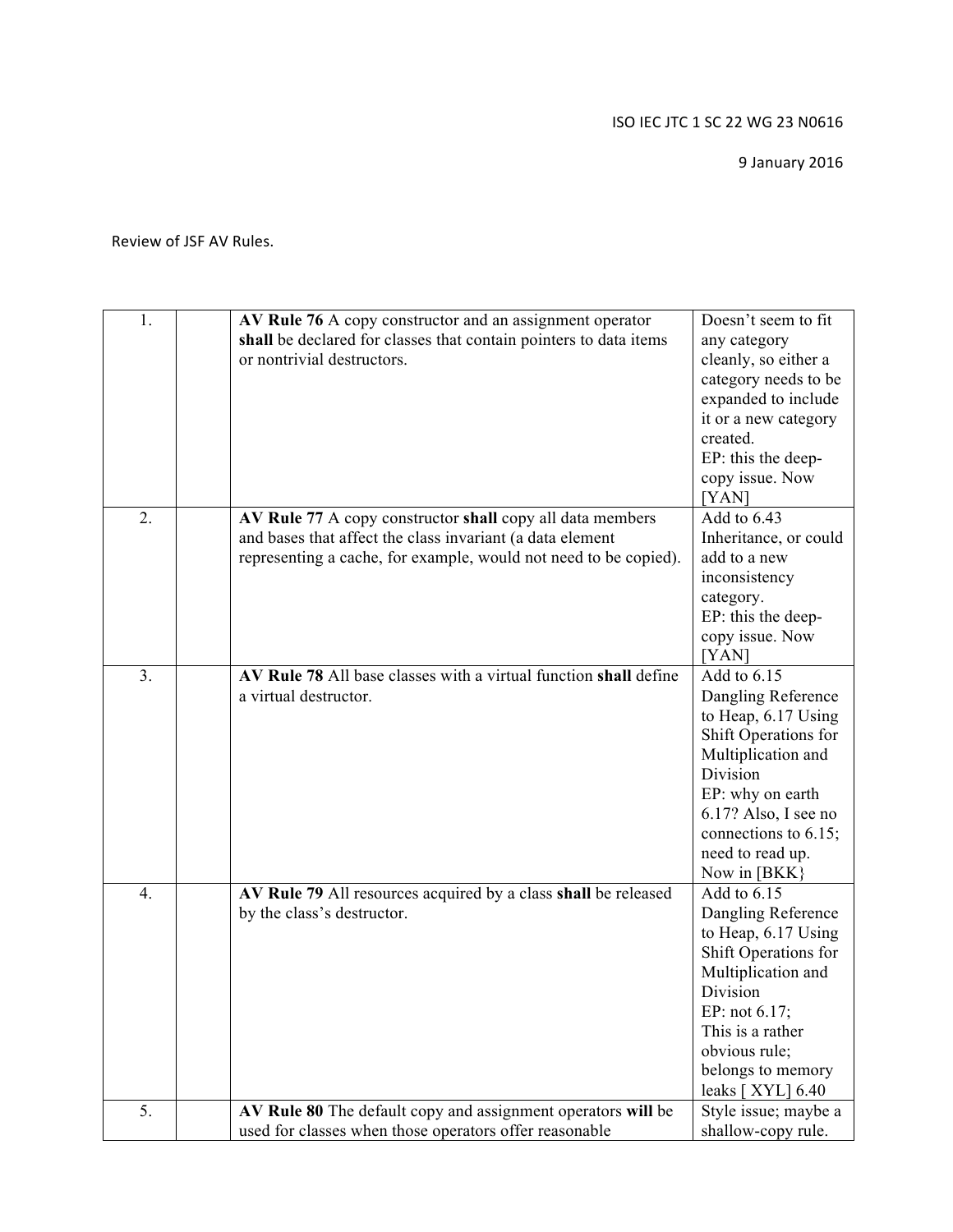|    |      | semantics.                                                    | Now in [YAN]                               |
|----|------|---------------------------------------------------------------|--------------------------------------------|
| 6. |      | AV Rule 81 The assignment operator shall handle self-         | Could be a new                             |
|    |      | assignment correctly                                          | category.                                  |
|    |      |                                                               |                                            |
|    |      | <b>AV Rule 81</b>                                             |                                            |
|    |      |                                                               |                                            |
|    |      | Self-assignment must be handled appropriately by the          |                                            |
|    |      | assignment operator. Example A illustrates a potential        |                                            |
|    |      | problem, whereas Example B illustrates an acceptable          |                                            |
|    |      | approach.                                                     |                                            |
|    |      | <b>Example A:</b> Although it is not necessary to check for   |                                            |
|    |      | self-assignment in all cases, the following example           |                                            |
|    |      | illustrates a context where it would be appropriate.          |                                            |
|    |      | Base & operator = (const Base & rhs)                          |                                            |
|    |      |                                                               |                                            |
|    |      | release handle (my handle); $// Error:$ the resource          |                                            |
|    |      | referenced by myHandle is                                     |                                            |
|    |      | $my$ handle = rhs.myHandle; // erroneously released in        |                                            |
|    |      | the self-assignment case.                                     |                                            |
|    |      | return *this;                                                 |                                            |
|    |      |                                                               |                                            |
|    |      | <b>Example B:</b> One means of handling self-assignment is to |                                            |
|    |      | check for self-assignment before further processing           |                                            |
|    |      | continues as illustrated below.                               |                                            |
|    |      | Base & operator = (const Base& rhs)                           |                                            |
|    |      |                                                               |                                            |
|    |      | if (this $!= \&$ rhs) // Check for self assignment before     |                                            |
|    |      | continuing.                                                   |                                            |
|    |      |                                                               |                                            |
|    |      | release handle(my handle); // Release resource.               |                                            |
|    |      | my handle = rhs.my handle; // Assign members (only            |                                            |
|    |      | one member in class).                                         |                                            |
|    |      |                                                               |                                            |
|    |      | else                                                          |                                            |
|    |      |                                                               |                                            |
|    |      | return *this;                                                 |                                            |
|    |      |                                                               |                                            |
| 1. | 6.12 | AV Rule 82 An assignment operator shall return a reference    | X                                          |
|    |      | to *this.                                                     | EP: rather                                 |
|    |      |                                                               | C++/Java-specific,                         |
|    |      |                                                               | in that assignments                        |
|    |      |                                                               | do not have results                        |
|    |      |                                                               | in all languages                           |
| 1. | 6.43 | AV Rule 89 A base class shall not be both virtual and non-    | X                                          |
|    |      | virtual in the same hierarchy.                                | EP: a multi-                               |
|    |      |                                                               | inheritance style rule<br>maybe covered in |
|    |      |                                                               | the new [BLP]                              |
| 2. | 6.43 | AV Rule 90 Heavily used interfaces should be minimal,         | X                                          |
|    |      |                                                               |                                            |